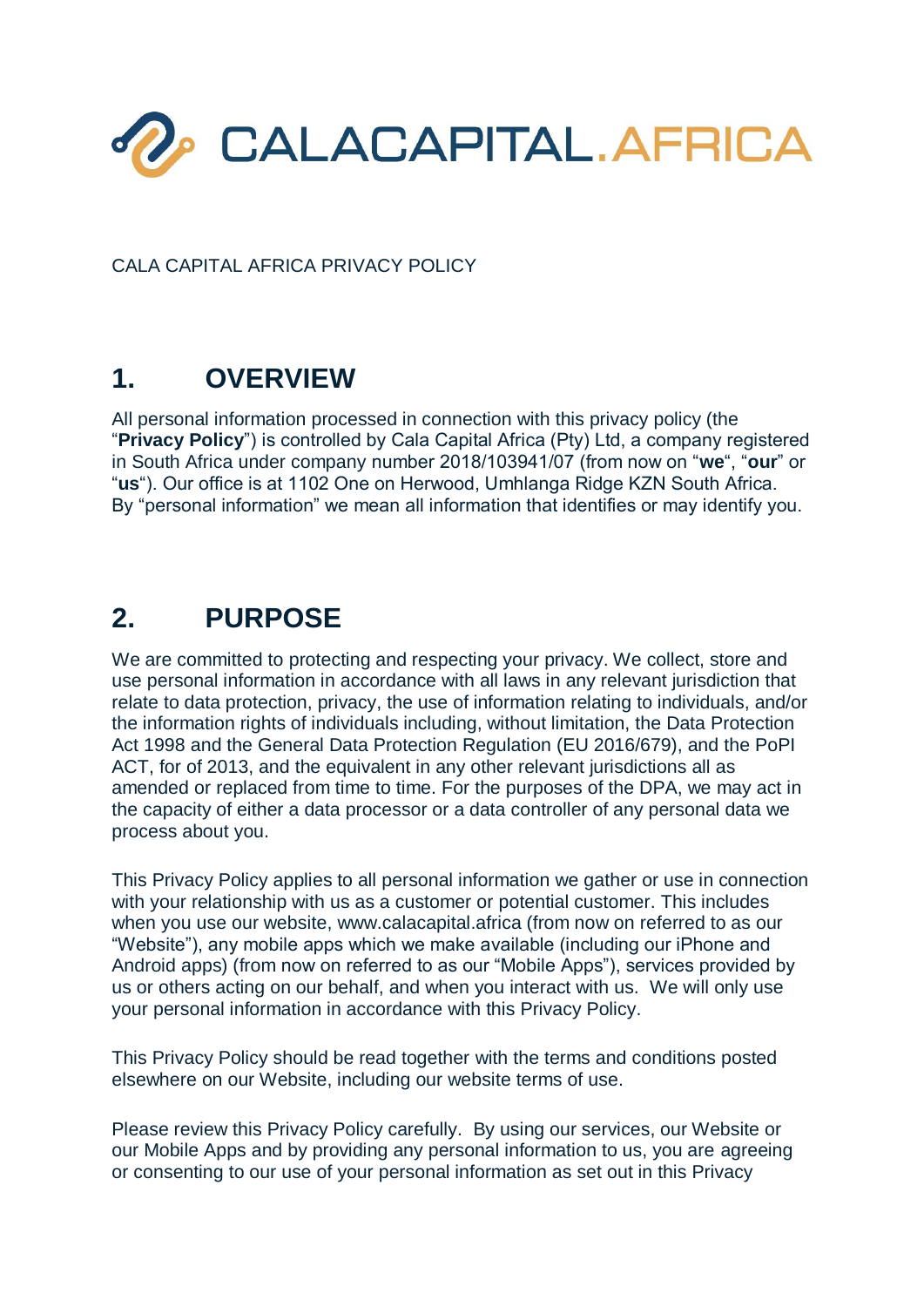Policy. Please do not provide us with any personal information if you do not want that information to be used by us in this manner.

We may amend this Privacy Policy from time to time. Using our services, our Website or our Mobile Apps and providing any personal information to us after the effective date of the amendments constitutes acceptance of our amended Privacy Policy. We reserve the right, in any event, to apply the amended Privacy Policy to the information we have already collected. You should read and review this page regularly to see if there have been any changes.

### **3. HOW WE COLLECT AND RECEIVE PERSONAL INFORMATION**

We may collect and/or receive personal information from you when you:

- **fill in forms on our Website or Mobile Apps, including when you register, create or modify an online or in app account with us;**
- **communicate with us, such as by mail, telephone, in writing or through our website or social media;**
- **use or access our Website or Mobile Apps; or**
- **respond to surveys or questionnaires we ask you to complete.**

We may also collect your personal information from publicly available information such as information on third party websites or from our business partners.

### **4. TYPES OF PERSONAL INFORMATION**

The types of personal information we receive, store and use may include:

- **your title, name, gender, address, telephone numbers, email address and date of birth;**
- **details of the organization you work for;**
- **your account information (including your username and password);**
- **information about your clients;**
- **your bank account details, credit or debit card number, or transactions;**
- **information about your investment opportunities;**
- **information about your interactions you may have with us and our staff, including interactions via email, telephone or through our Website or Mobile Apps; and**
- **information regarding your personal or professional interests, demographics, experiences with our products, and contact preferences in order to provide you with further services or information about our products and services.**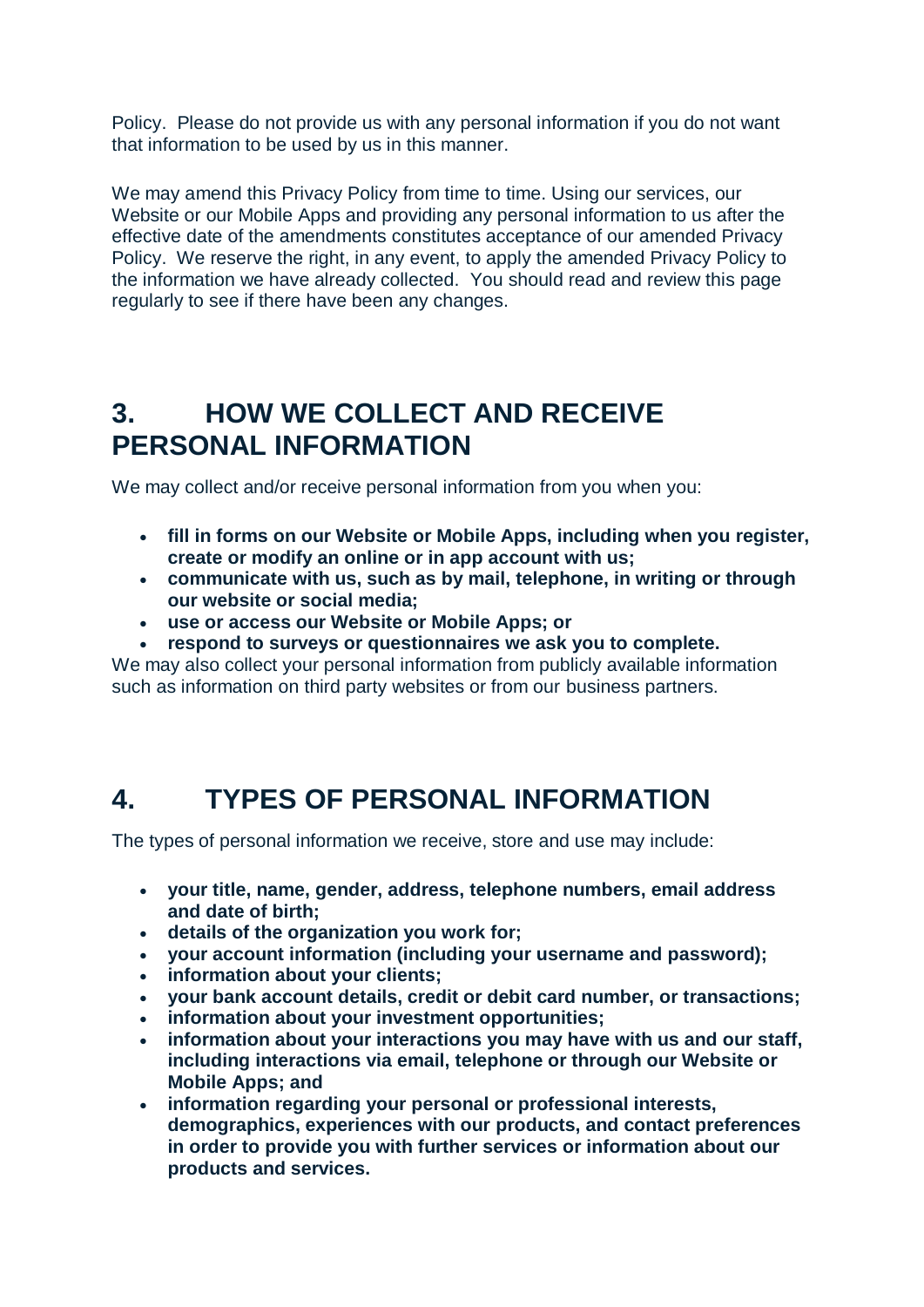- **We automatically collect the following information when you visit our website:**
- **Technical information, including the Internet protocol (IP) address used to connect your computer to the Internet, your login information, browser type and version, time zone setting, browser plug-in types and versions, operating system and platform; and**
- **Information about your visit, including the full Uniform Resource Locators (URL) clickstream to, through and from our site (including date and time); page response times, download errors, length of visits to certain pages, page interaction information (such as scrolling, clicks, and mouse-overs), and methods used to browse away from the page and any phone number used to call our customer service number.**

We use this automatically collected information to maintain and improve our services and our site.

# **5. USE OF PERSONAL INFORMATION**

We use the personal information we collect and receive to help us understand your needs and to help us provide you with a better service. In particular, we collect, store and process your personal information for the following reasons:

- **to provide our products and services to you;**
- **for purposes related to providing our products and services to you;**
- **to provide special offers and other related services to you;**
- **to improve and tailor our products and services;**
- **for our own internal record-keeping requirements;**
- **to protect your account and prevent unauthorised access to your account;**
- **for marketing purposes, such as sending you email newsletters with our latest offers, information, promotions or products and services or other information we think you may find interesting or for customer satisfaction purposes in accordance with this Privacy Policy (see below);**
- **for market research, analysis, testing, monitoring, risk management and administrative purposes; and**
- **to contact you, for example, to send service communications through our Mobile Apps, Website, email or any other medium such as to notify you to check your dashboard when financial transfers have been made on your behalf.**

# **6. SHARING PERSONAL INFORMATION**

We may disclose personal information we collect or receive: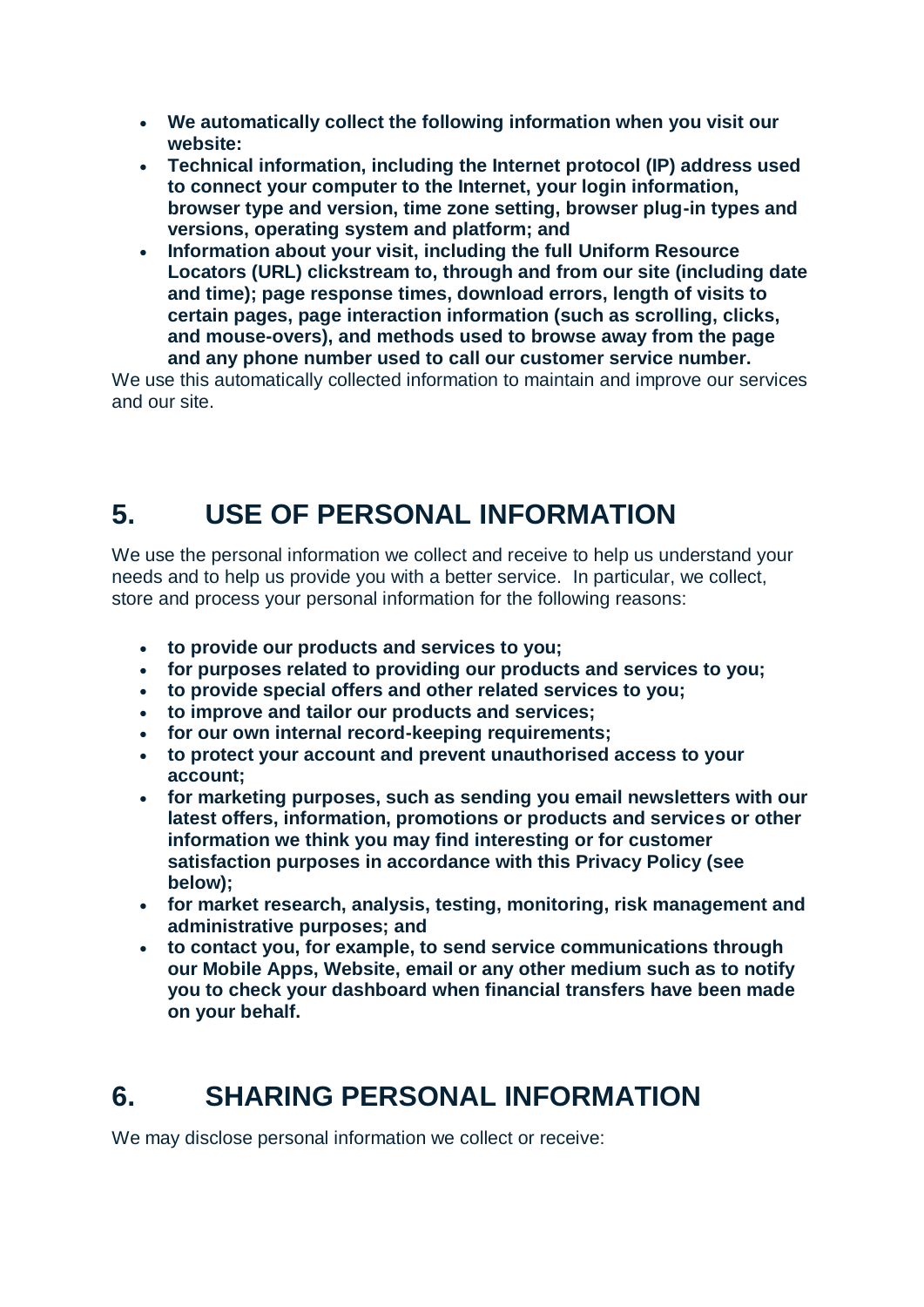- **to you or those acting on your behalf;**
- **to companies within our group, partners and joint ventures and other companies under common control (collectively, "Affiliates") for the purposes described in this Privacy Policy and always in accordance with the terms of this Privacy Policy;**
- **to third parties to provide a service to, or perform a function for, us or you or who are otherwise appointed by us in connection with the services we offer you including those who are acting as our agent or sub-contractor, including, without limitation, data processing service providers and our legal and professional advisors;**
- **to third parties in connection with a proposed or actual financing, securitisation, insuring, merger, restructure, sale, acquisition, assignment or other disposal of all or part of our business or assets or the assets of any Affiliate or to anyone whom we may transfer our rights and/or obligations for the purposes of evaluating and performing the proposed transaction; and**
- **to third parties, including law enforcement officials, law courts and government and regulatory authorities: (a) if we believe disclosure is required by any applicable law, regulation or legal process (such as to respond to subpoenas or judicial orders); or (b) to protect and defend our rights, or the rights or safety of third parties, including to defend against legal claims.**

# **7. STATISTICAL INFORMATION**

We may aggregate information about you with information about other users of our Website or Mobile Apps to create statistical data about users. This is statistical data that does not identify you and we may distribute any such aggregate information to third parties we work with.

### **8. MARKETING COMMUNICATIONS**

We will only send you marketing communications by electronic means (e-mail, via our apps or text) if those communications relate to goods, services or opportunities which are similar to those that you have previously used, purchased or expressed an interest in or if you have consented to us contacting you in this way. We will only permit third parties to send you marketing communications by electronic means if you have consented to this.

During your account set-up process you will be able to opt out of receiving marketing communications from us and/or third parties. You can change your marketing preferences at any time by contacting us at data@calacapital.africa.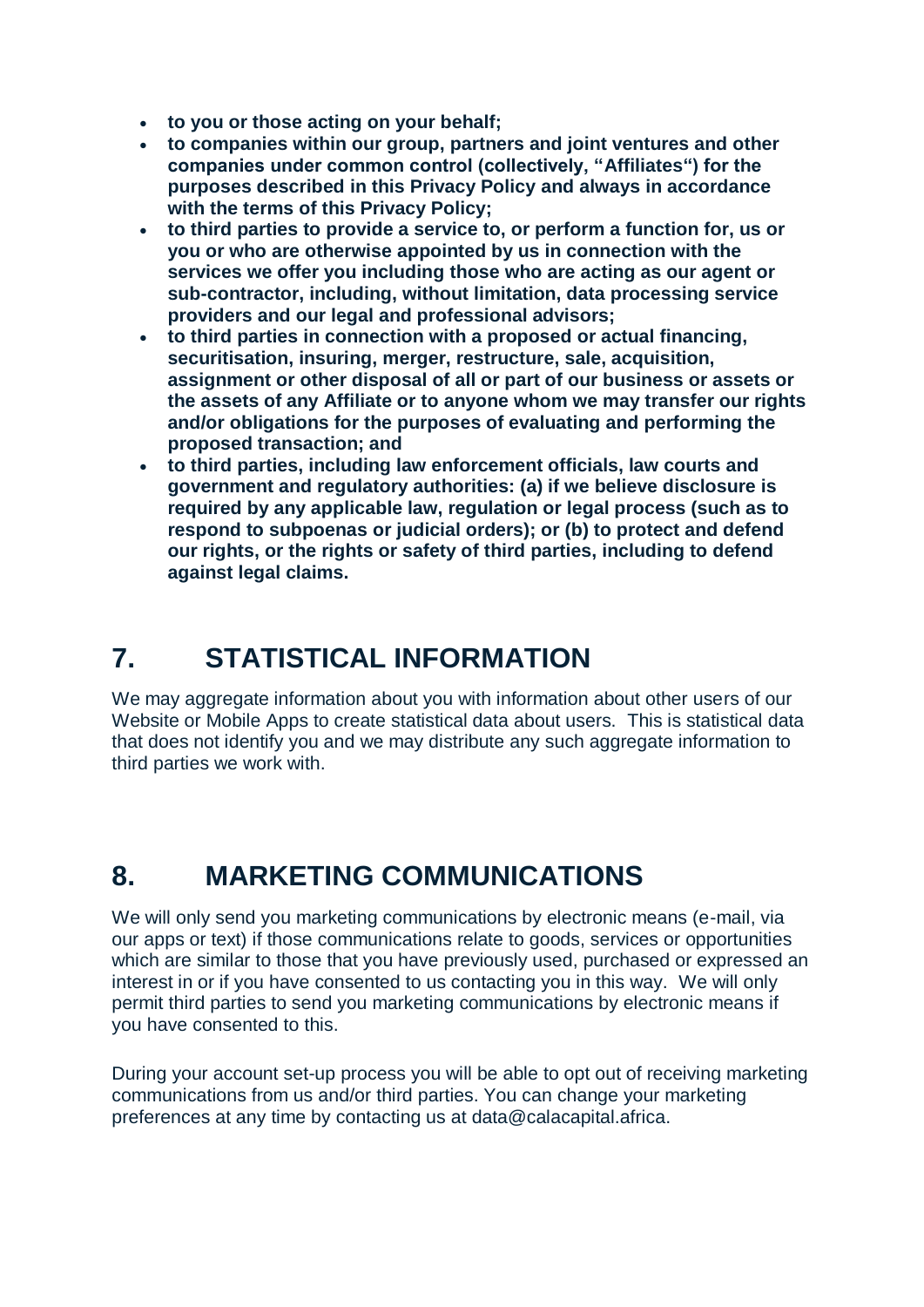## **9. DATA STORAGE**

Personal information we collect from you may be transferred to and stored in destinations outside the European Economic Area and may be processed by staff operating outside the European Economic Area. Countries outside the European Economic Area may not offer the same levels of data protection as the UK. By submitting your personal information you agree to this transfer, storage and processing.

We will take all steps reasonably necessary to keep your data secure. You should be aware that transmission of information via the internet is not entirely secure and we cannot guarantee the security of any data you transmit to our Website or Mobile Apps via the internet.

We will retain your personal information and other information which we have collected or received to the extent required by applicable laws and as we may require for operational and legal purposes.

## **10. COOKIES**

Cookies are small files placed on your device when you visit our Website. We use cookies to recognise you and your preferences, improve the performance of our Website and to create statistical data.

Cookies generally fall into one of the following categories:

- **strictly necessary cookies which are cookies that are essential to allow you to use a website and its features;**
- **performance cookies which collect information about how visitors use a website to create aggregated, anonymous information that does not identify the visitor;**
- **functionality cookies which allow the website to remember you and provide a more personalised service; and**
- **targeting or advertising cookies which are used to deliver adverts relevant to you.**

Our Website uses all of the above types of cookies.

Some of our cookies remain on your device between your browsing sessions.

You can disable our cookies by changing the settings on your browser but doing so might mean you are unable to use certain features of our Website.